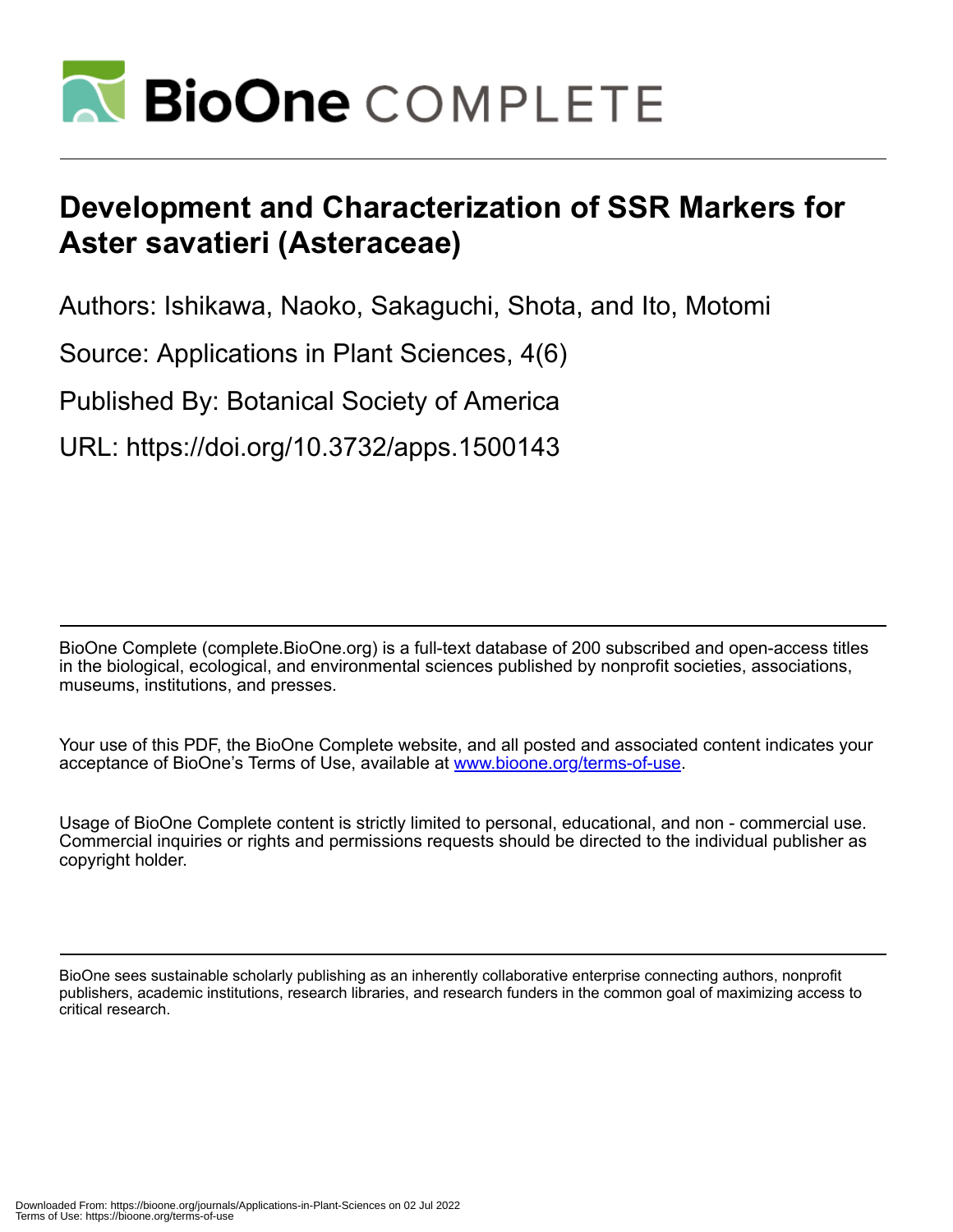

Primer Note

# **Development and characterization of SSR markers for** *Aster savatieri* **(Asteraceae)**<sup>1</sup>

NAOKO ISHIKAWA<sup>2,4</sup>, SHOTA SAKAGUCHI<sup>3</sup>, AND MOTOMI ITO<sup>2</sup>

2Laboratory of Plant Evolution and Biodiversity, Department of General Systems Studies, Graduate School of Arts and Sciences, The University of Tokyo, Meguro, Tokyo 153-0041, Japan; and 3Graduate School of Human and Environmental Studies, Kyoto University, Yoshida-nihonmatsu-cho, Sakyo-ku, Kyoto 606-8501, Japan

- • *Premise of the study:* Simple sequence repeat (SSR) markers were developed for *Aster savatieri* (Asteraceae) and the serpentine variety *A*. *savatieri* var. *pygmaeus* to re-evaluate their taxonomic status.
- • *Methods and Results:* Using RNA-Seq data, 22 expressed sequence tag (EST)–SSR markers were developed. Polymorphisms were assessed in *A*. *savatieri* and in *A*. *savatieri* var. *pygmaeus*. The average number of alleles ranged from four to 15, and expected heterozygosity ranged from 0.417 to 0.870. Transferability was examined in six representative species of Japanese *Aster* and in *Solidago virgaurea* subsp. *asiatica* var. *asiatica*, a member of the tribe Astereae (Asteraceae); most of the loci were transferable to these examined species.
- *Conclusions:* These markers will be useful for genetic studies of variation in *A*. *savatieri* and other *Aster* species that occur in Japan.

**Key words:** *Aster*; Asteraceae; EST-SSR; serpentine plant.

*Aster savatieri* Makino (Asteraceae) is a perennial herb endemic to Japan (Makino, 1898). It grows in the understory of forests on the islands of Honshu, Shikoku, and Kyushu and is distinguishable from other Japanese congeners by the lack of pappus in its achene and its spring flowering habit (flowering of other species occurs from summer to fall). *Aster savatieri* var. *pygmaeus* Makino was originally recognized as a dwarf form occurring on Mt. Asama, in Mie Prefecture, Honshu, Japan (Makino, 1913). However, the taxonomic treatment of this variety is controversial. Dwarf forms have been reported from other localities in southwestern Honshu and Shikoku, and these were sometimes considered as var. *pygmaeus* (Makino, 1918; Kitamura, 1936). In contrast, Iwatsuki et al. (1995) considered var. *pygmaeus* to be a dwarf form endemic to serpentine areas in Aichi Prefecture, Mie Prefecture (= Mt. Asama), and Shikoku. Ploidy levels may be considered in taxonomic studies because differences in ploidy can affect plant size (Kondorosi et al., 2000; Tsukaya, 2013). Although few studies have examined ploidy levels in *A*. *savatieri*, a nonserpentine population of var. *pygmaeus* has been reported to be diploid and polymorphisms

1Manuscript received 21 December 2015; revision accepted 2 March 2016.

The authors thank Dr. Y. Watanabe (Chiba University, Japan), Dr. S. Nakagawa (Kyoto University, Japan), and T. Nishino (Osaka Prefecture University, Japan) for providing plant material. This research was partly supported by the Environment Research and Technology Development Fund (no. 4-1403) from the Ministry of the Environment, Grants-in-Aid for Scientific Research (no. 25291085) from the Japan Society for the Promotion of Science, and the National BioResource Project of the Ministry of Education, Culture, Sports, Science, and Technology.

4Author for correspondence: naishikawa@gmail.com

doi:10.3732/apps.1500143

have often been found in western Honshu populations of *A*. *savatieri* (2*n* = 2*x* = 18, 2*n* = 3*x* = 27, 2*n* = 4*x* = 36; Huziwara, 1954; N. Ishikawa, T. Fukuda, S. Sakaguchi, and M. Ito, unpublished data). Therefore, the taxonomic discrimination of *A*. *savatieri* var. *savatieri* from *A*. *savatieri* var. *pygmaeus* requires analyses of the genetic relationships among serpentine and nonserpentine populations, as well as among populations with different ploidy levels.

Although eight simple sequence repeat (SSR) markers have been reported for *A. amellus* L. (Mayor and Naciri, 2007), only two polymorphic markers have been successfully amplified by PCR in *A*. *savatieri* (Y. Morishita and M. Ito, unpublished data). Thus, additional markers are needed to investigate the population divergence in greater detail. We developed 22 polymorphic expressed sequence tag (EST)–SSR markers for *A. savatieri* and evaluated their polymorphisms in, and transferability to, multiple species of *Aster* L. and a related genus.

## METHODS AND RESULTS

Total RNA was extracted from *A. savatieri* (Appendix 1; Aichi population) and *A*. *savatieri* var. *pygmaeus* (Appendix 1; Kochi population) using the Agilent Plant RNA Isolation Mini Kit (Agilent Technologies, Santa Clara, California, USA). Normalized cDNA libraries of shoots and roots of *A*. *savatieri* were constructed and sequenced using the HiSeq 2000 system (Illumina, San Diego, California, USA). De novo assembly of 37,253,459 cleaned 100-bp reads using Trinity (Grabherr et al., 2011) produced 162,360 contigs (N50: 1678 bp). A cDNA library of *A*. *savatieri* var. *pygmaeus* inflorescences was constructed and sequenced using the Ion Torrent Personal Genome Machine (Thermo Fisher Scientific, Waltham, Massachusetts, USA). De novo assembly of 8,280,151 cleaned reads (≥400 bp) with CLC Genomics Workbench version 7.5.1 software (CLC bio, Aarhus, Denmark) produced 81,275 contigs (word size 43, bubble size 40, N50: 502 bp).

Microsatellite regions (≥10 dinucleotide repeats, ≥7 trinucleotide repeats) were searched using MSATCOMMANDER (Faircloth, 2008). Primer pairs with an

*Applications in Plant Sciences* 2016 4(6): 1500143; http://www.bioone.org/loi/apps © 2016 Ishikawa et al. Published by the Botanical Society of America. This work is licensed under a Creative Commons Attribution License (CC-BY-NC-SA).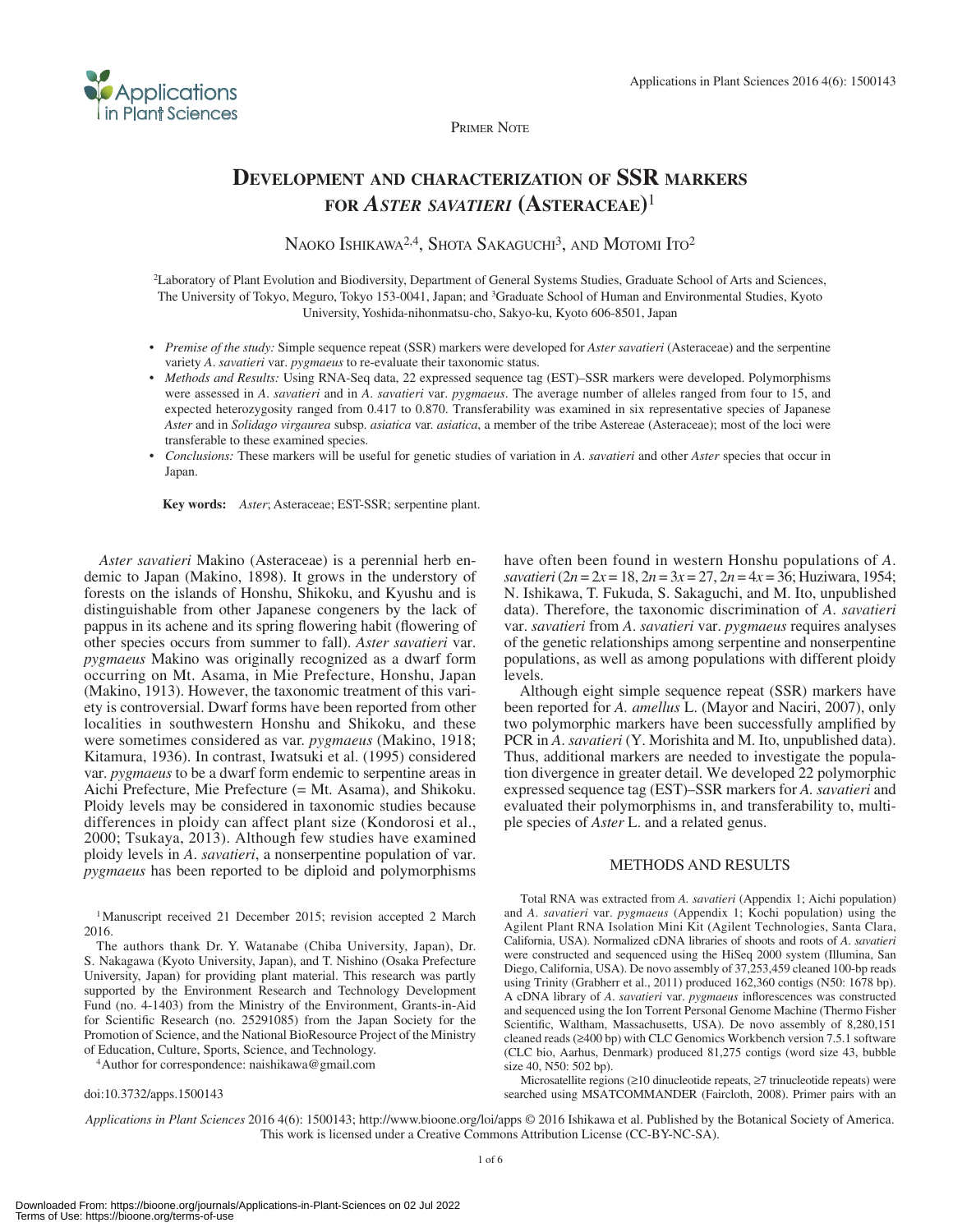| TABLE 1.                                 | var. pygmaeus.<br>EST-SSR markers for Aster savatieri and A. savatieri                                                                                                       |                                    |                           |                         |                                                                                                            |             |                          |
|------------------------------------------|------------------------------------------------------------------------------------------------------------------------------------------------------------------------------|------------------------------------|---------------------------|-------------------------|------------------------------------------------------------------------------------------------------------|-------------|--------------------------|
| Locus                                    | $(5' - 3')^a$<br>Primer sequences                                                                                                                                            | Repeat motif                       | Allele size<br>range (bp) | Fluorescent<br>dye      | BlastX top hit description                                                                                 | E-value     | accession no.<br>GenBank |
| Ast_comp41702_c0_seq1                    | TCTGAATTTGAATTGCCCCCAACAACAACAACGAACG<br><b>COOROOROPROPPOOPDOPPOPPDFD</b><br>$\begin{array}{c} \ldots \\ \boxdot \, \\ \boxdot \, \end{array}$                              | $(AAC)$ <sub>7</sub>               | 329-335                   | $\overline{D}3$         | WRKY transcription factor<br>PREDICTED: probable<br>14 [Vitis vinifera]                                    | 5E-86       | FX983032                 |
| Ast_comp53978_c4_seq1                    | CACGACGTTGTAAAACGACCAAAGTGTTGGTTCCGAGAGCC<br>GTTTCTTTCATGGATGGCTGAACAAC<br>$\ldots$<br>$\ddot{\tilde{\kappa}}$<br>Ĺц                                                         | ${\rm (AAG)_7}$                    | 197-203                   | D2                      | [Taraxacum officinale]<br>Polyphenol oxidase                                                               | $0.0\,$     | FX983033                 |
| Ast_comp54189_c0_seq15                   | TGTGGAATTGTGAGCGATTCACAATGTCCAGCCAGC<br>GTTCTTATGTAAAAGGTGGTGC<br>$\ddot{\tilde{K}}$<br>$\stackrel{\leftrightarrow}{\mathbb{H}}$                                             | $(ACC)_{7}$                        | 182                       | D <sub>3</sub>          | PHAVU_006G115800g<br>Hypothetical protein                                                                  | 4E-12       | FX983034                 |
| Ast_comp22325_c0_seq1                    | COORROOPFOOORATGAATOOOROOPFOTTAAT<br>GTTTCTTCAGCCAACACAACAAGCC<br>$\begin{array}{c} \ldots \\ \boxdot \; \boxdot \end{array}$                                                | (ACC)                              | 136-148                   | D <sub>3</sub>          | factor HEC2-like [Sesamum<br>PREDICTED: transcription<br>[Phaseolus vulgaris]                              | 9E-75       | FX983035                 |
| Ast_comp37017_c0_seq1                    | CACGACGTTGTAAAACGACTCAGATCCAACAGCCAAGTG<br><b>しいじけいしいけいはいしょりしょうかんかいけい</b><br>$\ddot{\Xi}$ $\dddot{\Xi}$                                                                      | (ACC)                              | 166-181                   | $\sum$                  | PREDICTED: zinc finger CCCH<br>14-like [Nelumbo nucifera]<br>domain-containing protein<br><i>indicum</i> ] | 9E-103      | FX983036                 |
| Ast_comp36481_c0_seq1                    | GTTCCTGCCCCOODDOORCCTC<br>$\ddot{\mathbf{r}}$<br>$\ddot{\cong}$                                                                                                              | $(AGC)_{8}$                        | $302 - 332$               | $\overline{\mathsf{d}}$ | S-adenosylmethionine synthase 2<br>[Cucumis melo]                                                          | 0.0         | FX983037                 |
| $\text{Ast\_comp55030\_c0\_seq87}$       | CACGACGTGTAAAACGACTCACAAATCAAACCACCGC<br>GTTTCTRGAAGTATOCHCOAGG<br>$\stackrel{\leftrightarrow}{\mathbb{H}}$<br>$\ddot{\tilde{K}}$                                            | $(CCG)$ <sub>7</sub>               | 267-279                   | D2                      | isoform X1 [Nicotiana<br>adenine-specific DNA<br>methyltransferase 2<br>PREDICTED: N(6)-                   | $2.00E-103$ | FX983038                 |
| Ast_comp41314_c0_seq1                    | CTATAGGGCACGGTAGACCACCAGATCTTTTGTC<br>CACHOLEAGALEOCOCOOROPHEDEED<br>$\begin{array}{c} \ldots \\ \boxdot \; \boxdot \end{array}$                                             | (AAC)                              | $159 - 210$               | $\overline{\mathsf{d}}$ | PREDICTED: uncharacterized<br>protein LOC104099663<br>tomentosifornis]                                     | 2E-37       | FX983039                 |
| Ast_comp48897_c0_seq1                    | COOKCHOOHKOHKOKKOOKOOOOOKOHOHHKKOOHOH<br>GTTTCTTAAATTGATGCCCACAACGCC<br>$\ddot{\textrm{\tiny m}}$<br>Ĺц                                                                      | $(AGC)_{7}$                        | $190 - 220$               | D <sub>3</sub>          | Predicted protein [Nematostella<br>[Nicotiana tomentosiformis]<br>vector <i>s</i>                          | 0.15        | FX983040                 |
| Ast_comp51216_c2_seq2                    | CACGACGTTGTAAAACGACCGATTGCTCACTGGAACG<br>CTTTCCACCACCCCCOOPFFFOFFFC<br>$\stackrel{\leftrightarrow}{\mathbb{H}}$<br>$\ddot{\simeq}$                                           | $\left( \mathrm{AAC}\right) _{7}$  | $350 - 374$               | $\mathcal{D}^2$         | No significant similarity found.                                                                           |             | FX983041                 |
| Ast_comp50838_c2_seq2                    | CACGACGTTGTAAAACGACGTGATCCGGTGTTCTTC<br>GTTTCTTGCTTCAAAGGTTCAAGG<br>$\stackrel{}{\scriptscriptstyle{\simeq}}\stackrel{}{\scriptscriptstyle{\simeq}}$                         | (ACC)                              | $204 - 210$               | $\mathbf{D}2$           | PREDICTED: uncharacterized<br>protein LOC105170415<br>[Sesamum indicum]                                    | 0.00002     | FX983042                 |
| $\text{Ast\_comp55875}\_\text{c0\_seq1}$ | TGTGGAATTGTGAGCGGCCCAGCCTTTAATCCAAC<br>CONFUNICACCONCORPORTED<br>$\begin{array}{c} \vdots \\ \mathbb{E} \end{array} \begin{array}{c} \vdots \\ \mathbb{E} \end{array}$       | $(CCG)$ <sub>7</sub>               | 167-191                   | D <sub>3</sub>          | PREDICTED: probable<br>prefoldin subunit 5                                                                 | 3E-79       | FX983043                 |
| $-$ seq2<br>Ast_comp53959_c2             | CACGACGTOTTGTAAAACGACGAAGAAGGTOGTGTGTGC<br>CTTTCTAGGGGGGGGGGTTCTCTC<br>$\begin{array}{c} \vdots \\ \mathbb{E} \end{array} \begin{array}{c} \vdots \\ \mathbb{E} \end{array}$ | $(ATC)$ <sub>7</sub>               | $155 - 173$               | $\tilde{D}$             | [Nicotiana tomentosiformis]<br>PRUPE_ppa002546mg<br>Hypothetical protein                                   | 2E-122      | FX983044                 |
| Ast_comp46752_c1_seq1                    | CACGACGTTGTAAAACGACATACTCGGTCGTCACACAC<br><b>COORFOORFOODFFFORCOFFFORFFC</b><br>$\begin{array}{c} \ldots \\ \boxdot \; \boxdot \end{array}$                                  | $(AGG)_{7}$                        | $181 - 199$               | $\mathsf{D}2$           | PREDICTED: UPF0503 protein<br>At3g09070, chloroplastic-like<br>[Solanum tuberosum]<br>[Prunus persica]     | 9E-69       | FX983045                 |
| Ast_33509                                | CACGACGTTGTAAAACGACTTCATCATGGGCCTGTCAC<br><b>しらしりりけいけいけいけんじゅうけいけいけいけい</b><br>$\ddot{\tilde{E}}$<br>$\ddot{\simeq}$                                                           | $(AAG)_{10}$                       | $201 - 225$               | $\mathbb{Z}$            | Unnamed protein product<br>[Vitis vinifera]                                                                | $9.00E-14$  | FX983024                 |
| Ast_19559                                | CACGACGTGTAAAACGACGACGATGAACATAGCAG<br>GTTTCTTTACCACCTCAGCAGTATC<br>$\begin{array}{cc} \ldots & \ldots \\ \boxdot & \boxdot \end{array}$                                     | $\left( \mathrm{ATC} \right)_{12}$ | $220 - 235$               | D2                      | MIMGU_mgv1a003121mg<br>Hypothetical protein                                                                | $1.00E-10$  | FX983025                 |
| Ast_44410                                | COORCORROCACORGAGAGOOOOROFUFFERACOFOF<br>GTTTCTTACTTACGTGTCAACAAACTTG<br>$\ddot{\tilde{E}}$<br>$\stackrel{\cdot}{\mathbb{K}}$                                                | $(ATC)_{11}$                       | 248-257                   | D <sub>3</sub>          | No significant similarity found.<br>[Erythranthe guttata]                                                  |             | FX983026                 |
| Ast_65237                                | CURRIALACOCOCONCONOUNCURONOUNCUR<br>GTTCTTCATTCAAAAGCCCCC<br>$\frac{1}{\ln 2}$<br>$\ddot{\tilde{K}}$                                                                         | $\left( \text{AC} \right)_{11}$    | $213 - 221$               | $\mathsf{D}4$           | No significant similarity found                                                                            |             | FX983027                 |

Applications in Plant Sciences 2016 4(6): 1500143 Ishikawa et al.—*Aster savatieri* microsatellites doi:10.3732/apps.1500143

http://www.bioone.org/loi/apps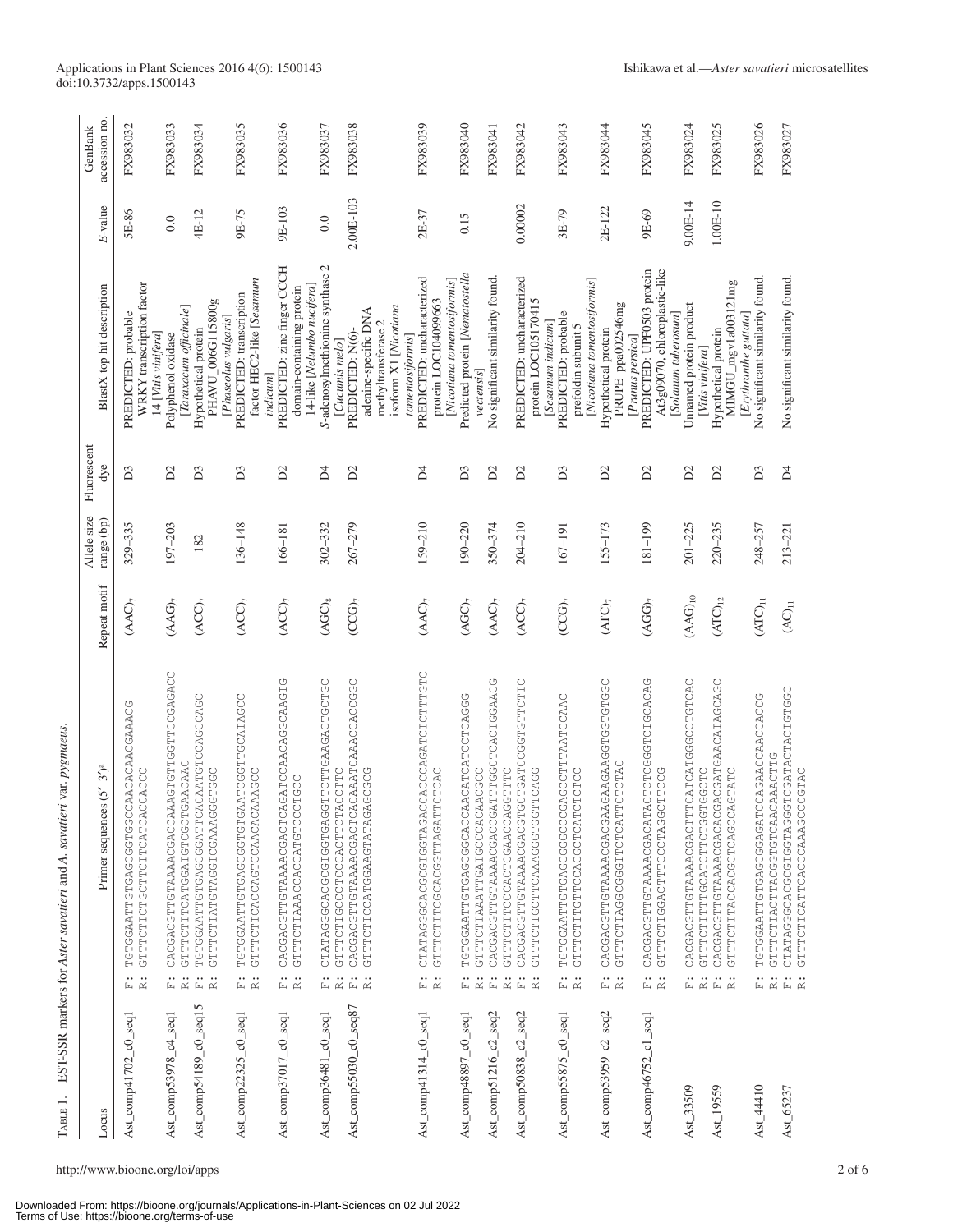### Applications in Plant Sciences 2016 4(6): 1500143 Ishikawa et al.—*Aster savatieri* microsatellites doi:10.3732/apps.1500143

|           |                                                                       |                                |         | Allele size Fluorescent |                                  |           | GenBank       |
|-----------|-----------------------------------------------------------------------|--------------------------------|---------|-------------------------|----------------------------------|-----------|---------------|
| -ocus     | Primer sequences $(5'-3')^n$                                          | Repeat motif range (bp) dye    |         |                         | BlastX top hit description       | E-value   | accession no. |
| Ast 47436 |                                                                       |                                |         |                         | PREDICTED: heat shock            | 3.00E-04  | FX983028      |
|           | UUUUHUHHUHUUHUHKHUUHHUHHHU :K                                         |                                |         |                         | cognate 71 kDa protein-like      |           |               |
|           |                                                                       |                                |         |                         | [Amphimedon queenslandica]       |           |               |
| Ast 34501 | UREUUUERRURUERUUEUUUUGUURRREEUEEUURUURU .ir                           | $(AAC)_{10}$                   | 292-307 |                         | PREDICTED: uncharacterized       | 0.23      | FX983029      |
|           | COROROOKRORKAROOOOORRROPFED .X                                        |                                |         |                         | protein LOC104095266             |           |               |
|           |                                                                       |                                |         |                         | $[Nicotiana\;tonensiformis]$     |           |               |
| Ast 59032 | UNICOUPOUPOLARENDENCORARENENENDENCORO : F                             | $(AGC)_{11}$                   | 247-253 |                         | No significant similarity found. |           | FX983030      |
|           | R: GTTCACGACGACCACCAGARTTG                                            |                                |         |                         |                                  |           |               |
| Ast 26109 | URGUOUUNGRUDEUGEUUUNGUORGUNGEUEUUUNUUKU                               | $\widetilde{\mathrm{AC}}_{11}$ | 462-498 |                         | PREDICTED: interactor of         | 3.00E-146 | FX983031      |
|           | CHORACOHOOHARACHHOOCOHHOHHHU · A                                      |                                |         |                         | constitutive active ROPs 2       |           |               |
|           |                                                                       |                                |         |                         | [Vitis vinifera]                 |           |               |
|           | <sup>a</sup> Forward and reverse primer sequence (with tag sequence). |                                |         |                         |                                  |           |               |

http://www.bioone.org/loi/apps 3 of 6

TABLE 1. Continued.

TABLE 1.

Continued

optimal annealing temperature of  $60 \pm 2$ °C, a GC content of 30–70%, and a product size range of 100–500 bp were generated by Primer3 (Rozen and Skaletsky, 1999). We obtained 118 and 284 primer sets for *A*. *savatieri* and *A*. *savatieri* var. *pygmaeus*, respectively. Each of the 48 primer sets was selected from the two taxa based on the repeat numbers. For all loci, the forward primer was synthesized with one of three different M13 sequences (5'-CACGACGTTGTAAAACGAC-3', 5′-TGTGGAATTGTGAGCGG-3′, or 5′-CTATAGGGCACGCGTGGT-3′) and the reverse primer was tagged with a PIG-tail (5′-GTTTCTT-3′). A similarity search of each contig against the National Center for Biotechnology Information (NCBI) nr database was conducted using the BLASTX algorithm. PCR reactions were performed using a QIAGEN Multiplex PCR Kit (QIAGEN, Hilden, Germany) in a 10-μL volume containing 5–10 ng DNA, 5 μL 2× Multiplex PCR Master Mix, 0.01 μM forward primer, 0.2 μM reverse primer, and 0.1 μM fluorescently labeled M13 primer. The PCR protocol was as follows: 95°C for 3 min; followed by 35 cycles of 95°C for 30 s, 57°C for 3 min, 68°C for 1 min; and a 20-min extension at 68°C. The PCR product was loaded with DNA Size Standard 600 (Beckman Coulter, Brea, California, USA) onto a GenomeLab GeXP Genetic Analysis System (Beckman Coulter), and fragment size was determined with CEQ fragment analysis software (Beckman Coulter).

For PCR amplification trials, we used two individuals from each of the two *A*. *savatieri* populations (Appendix 1; Aichi and Nagano populations) and the two *A*. *savatieri* var. *pygmaeus* populations (Appendix 1; Mie and Kochi populations). For the 22 primer pairs that showed clear peaks (Table 1), 24 individuals from each population (Aichi, Kyoto, and Mie) were evaluated for polymorphisms. All of the 24 individuals were considered to be diploid because no more than two alleles were found in any loci. We also confirmed the diploid status of these samples by microscopic chromosome counting of one individual from the Mie population, which showed that it was diploid  $(2n = 2x = 18)$ . Flow cytometer (BD Biosciences, Franklin Lakes, New Jersey, USA) analyses of 10 individuals from each population revealed that all were diploid. Summary statistics were generated using GenAlEx 6.5 software (Peakall and Smouse, 2012), i.e., number of alleles per locus (A), expected heterozygosity ( $H_e$ ), and observed heterozygosity  $(H_0)$ . The significance of Hardy–Weinberg equilibrium and genotypic equilibrium was tested by 1000 randomizations with adjustment of the resulting *P* values through the Bonferroni correction using FSTAT 2.9.3 software (Goudet, 1995).

Twenty-two primer pairs were polymorphic; *A* ranged from four to 15 alleles, while  $H_e$  and  $H_o$  ranged from 0.417 to 0.870 and 0.174 to 0.690, respectively (Table 2). No significant departures from Hardy–Weinberg equilibrium were detected for any of the populations or loci after correcting for multiple tests (nominal level of significance: 0.05). No significant genotypic equilibrium was detected for any pair of loci. We examined the transferability of these primers to six representative Japanese *Aster* species and *Solidago virgaurea* L. subsp. *asiatica* Kitam. ex H. Hara var. *asiatica* Nakai ex H. Hara, a member of the tribe Astereae (Asteraceae). The *Aster* species were selected to cover the main lineages of Japanese *Aster* (Table 3; Appendix 1; Ito et al., 1998). The *Solidago* L. species was included to assess the general applicability of the primers. The PCR protocol was as follows: 95°C for 3 min; 40 cycles of 95°C for 30 s, 57.5°C for 3 min (with reductions of 0.1°C per cycle), 68°C for 1 min; with a 20-min extension at 68°C. Of the 22 EST-SSR primer pairs tested, 14–20 and 16 loci were successfully amplified in the six *Aster* species and *S. virgaurea* subsp. *asiatica* var. *asiatica*, respectively (Table 3, Appendix 1). Thus, most of the loci were transferable to the examined species.

#### CONCLUSIONS

The 22 EST-SSR markers developed were substantially polymorphic within and between populations. Thus, these markers will be useful for investigations of intraspecific relationships among *A. savatieri* var. *savatieri* and *A*. *savatieri* var. *pygmaeus* populations occurring at serpentine and nonserpentine sites. Transferability analyses were conducted with six representative species of Japanese *Aster* and *S. virgaurea* subsp. *asiatica* var. *asiatica*, a member of the tribe Astereae (Asteraceae). Of the 32 Japanese *Aster* species, 20 are endemic to Japan and 11 are regarded as endangered (Iwatsuki et al., 1995; Ministry of the Environment, 2012). Thus, our markers should also prove useful in conservation-directed investigations of genetic variation in endangered *Aster* species that occur in Japan.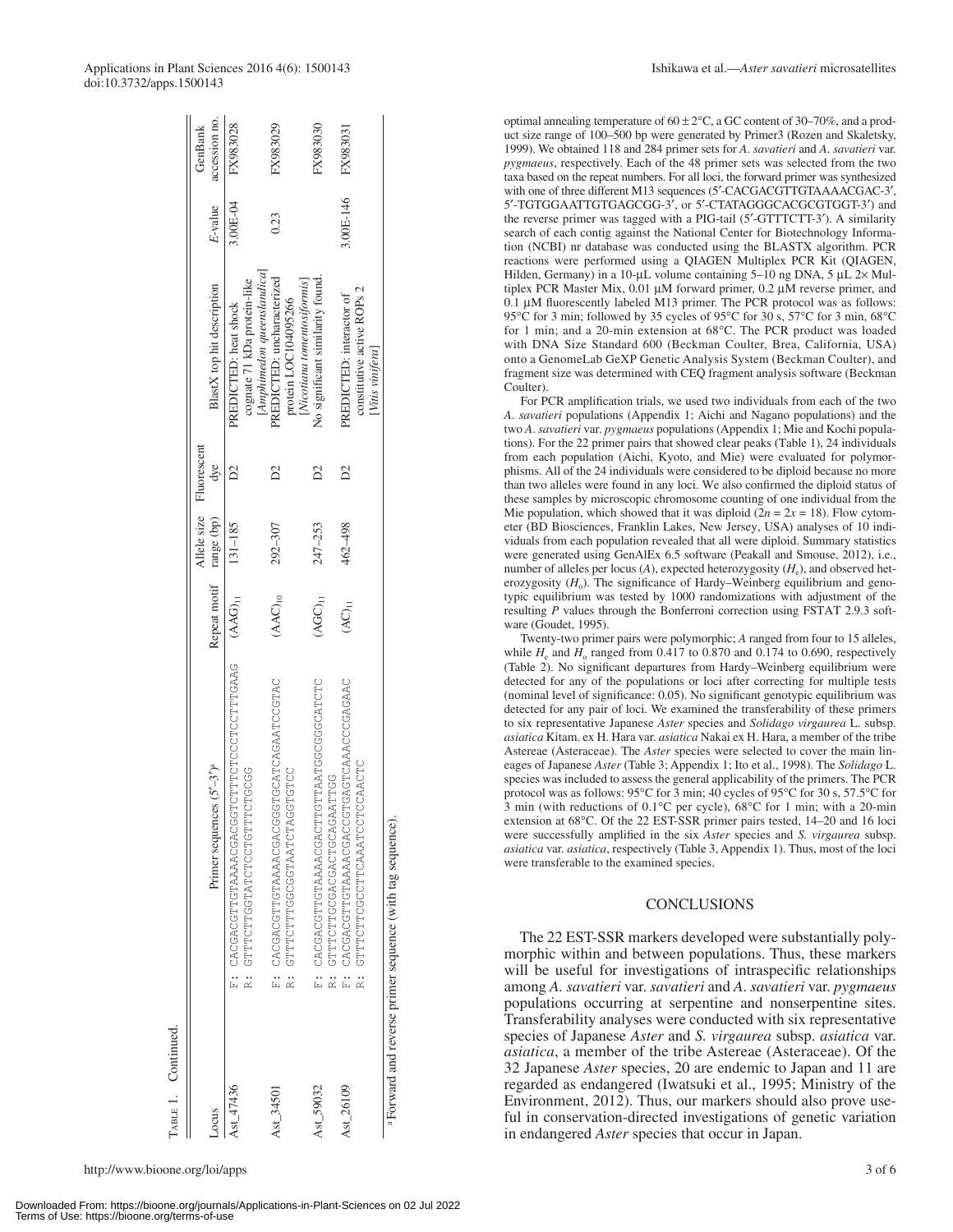|  | TABLE 2. Characteristics of the 22 polymorphic EST-SSR markers for Aster savatieri and A. savatieri var. pygmaeus. |  |
|--|--------------------------------------------------------------------------------------------------------------------|--|
|--|--------------------------------------------------------------------------------------------------------------------|--|

|                               |                |                             | A. savatieri |                |                             |             | A. savatieri var. pygmaeus |                             |             |                |                |             |
|-------------------------------|----------------|-----------------------------|--------------|----------------|-----------------------------|-------------|----------------------------|-----------------------------|-------------|----------------|----------------|-------------|
|                               |                | Aichi population $(N = 24)$ |              |                | Kyoto population $(N = 24)$ |             |                            | (Mie population) $(N = 24)$ |             |                | All $(N = 72)$ |             |
| Locus                         | А              | $H_{\rm e}$                 | $H_{\rm o}$  | А              | $H_{\rm e}$                 | $H_{\rm o}$ | А                          | $H_{\rm e}$                 | $H_{\rm o}$ | А              | $H_{\rm e}$    | $H_{\rm o}$ |
| Ast_comp $41702$ _c $0$ _seq1 | $\overline{2}$ | 0.080                       | 0.083        | 6              | 0.800                       | 0.750       | 3                          | 0.119                       | 0.125       | 6              | 0.707          | 0.319       |
| Ast_comp53978_c4_seq1         | 3              | 0.385                       | 0.417        | 4              | 0.490                       | 0.524       | $\mathfrak{2}$             | 0.478                       | 0.542       | 4              | 0.633          | 0.493       |
| Ast_comp54189_c0_seq15        |                | 0.000                       | 0.000        | 4              | 0.580                       | 0.542       | $\mathfrak{2}$             | 0.080                       | 0.000       | $\overline{4}$ | 0.417          | 0.181       |
| Ast_comp $22325$ _c0_seq1     | $\overline{2}$ | 0.469                       | 0.500        | 5              | 0.468                       | 0.458       | $\mathfrak{2}$             | 0.153                       | 0.167       | 6              | 0.607          | 0.375       |
| Ast_comp $37017$ _c0_seq1     | 5              | 0.659                       | 0.708        | 5              | 0.493                       | 0.375       | 3                          | 0.559                       | 0.458       | 7              | 0.758          | 0.514       |
| Ast_comp $36481$ _c0_seq1     | 3              | 0.612                       | 0.500        | 6              | 0.700                       | 0.583       | 3                          | 0.405                       | 0.458       | 7              | 0.741          | 0.514       |
| Ast_comp55030_c0_seq87        | $\overline{2}$ | 0.041                       | 0.042        | $\overline{7}$ | 0.740                       | 0.714       | $\mathfrak{2}$             | 0.041                       | 0.042       | 8              | 0.679          | 0.246       |
| Ast_comp41314_c0_seq1         | 5              | 0.654                       | 0.458        | 10             | 0.857                       | 0.625       | 6                          | 0.655                       | 0.667       | 13             | 0.858          | 0.583       |
| Ast_comp48897_c0_seq1         | 5              | 0.722                       | 0.333        | 11             | 0.828                       | 0.500       | 4                          | 0.650                       | 0.167       | 13             | 0.870          | 0.333       |
| Ast_comp51216_c2_seq2         | $\overline{2}$ | 0.478                       | 0.542        | 10             | 0.774                       | 0.429       | 3                          | 0.569                       | 0.583       | 10             | 0.658          | 0.522       |
| Ast_comp50838_c2_seq2         | $\overline{c}$ | 0.444                       | 0.333        | 8              | 0.741                       | 0.783       | $\mathfrak{2}$             | 0.117                       | 0.125       | 11             | 0.666          | 0.408       |
| Ast_comp55875_c0_seq1         | $\overline{c}$ | 0.353                       | 0.375        | 6              | 0.715                       | 0.792       | 3                          | 0.559                       | 0.417       | 11             | 0.848          | 0.528       |
| Ast_comp53959_c2_seq2         | $\overline{3}$ | 0.226                       | 0.167        | 5              | 0.642                       | 0.304       | 3                          | 0.471                       | 0.083       | 8              | 0.789          | 0.183       |
| Ast_comp $46752$ _c1_seq1     | 4              | 0.609                       | 0.333        | $\overline{4}$ | 0.560                       | 0.522       | $\overline{4}$             | 0.617                       | 0.458       | 9              | 0.837          | 0.437       |
| Ast_33509                     | 7              | 0.798                       | 0.833        | 10             | 0.811                       | 0.750       | 4                          | 0.556                       | 0.458       | 13             | 0.851          | 0.681       |
| Ast 19559                     | 4              | 0.606                       | 0.542        | $\overline{4}$ | 0.430                       | 0.417       | 3                          | 0.288                       | 0.333       | 6              | 0.696          | 0.431       |
| Ast_44410                     | $\overline{c}$ | 0.478                       | 0.708        | 3              | 0.553                       | 0.609       | 3                          | 0.226                       | 0.250       | 5              | 0.479          | 0.521       |
| Ast_65237                     |                | 0.630                       | 0.667        | 9              | 0.820                       | 0.667       | 3                          | 0.525                       | 0.542       | 15             | 0.868          | 0.625       |
| Ast_47436                     | 3              | 0.478                       | 0.042        | $\overline{7}$ | 0.654                       | 0.048       | 7                          | 0.647                       | 0.417       | 14             | 0.861          | 0.174       |
| Ast_34501                     | 5              | 0.749                       | 0.875        | $\overline{7}$ | 0.787                       | 0.739       | 6                          | 0.423                       | 0.292       | 10             | 0.793          | 0.634       |
| Ast_59032                     | $\overline{2}$ | 0.080                       | 0.083        | $\tau$         | 0.794                       | 0.750       | 3                          | 0.392                       | 0.417       | 7              | 0.579          | 0.417       |
| Ast_26109                     | 6              | 0.718                       | 0.625        | 6              | 0.721                       | 0.609       | 9                          | 0.813                       | 0.833       | 14             | 0.859          | 0.690       |
| Average                       | 3.4            | 0.467                       | 0.417        | 6.5            | 0.680                       | 0.568       | 3.6                        | 0.425                       | 0.356       | 9.1            | 0.730          | 0.446       |

*Note*:  $A$  = number of alleles per locus;  $H_e$  = expected heterozygosity;  $H_o$  = observed heterozygosity;  $N$  = number of individuals genotyped.

#### LITERATURE CITED

- FAIRCLOTH, B. C. 2008. MSATCOMMANDER: Detection of microsatellite repeat arrays and automated, locus-specific primer design. *Molecular Ecology Resources* 8: 92–94.
- GOUDET, J. 1995. FSTAT: A computer program to calculate *F* statistics, version 1.2. *Journal of Heredity* 86: 485–486.
- Grabherr, M. G., B. J. Haas, M. Yassour, J. Z. Levin, D. A. Thompson, I. Amit, X. Adiconis, et al. 2011. Full-length transcriptome assembly from RNA-Seq data without a reference genome. *Nature Biotechnology* 29: 644–652.
- Huziwara, Y. 1954. Karyotype analysis in Gymnaster. *Japanese Journal of Genetics* 29: 76–82.
- Ito, M., A. Soejima, and K. Watanabe. 1998. Phylogenetic relationships of Japanese *Aster* (Asteraceae, Astereae) sensu lato based on chloroplast-DNA restriction site mutations. *Journal of Plant Research* 111: 217–223.
- Iwatsuki, K., T. Yamazaki, D. E. Boufford, and H. Ohba. 1995. Flora of Japan, Vol. IIIb: Angiospermae, Dicotyledoneae, Sympetalae (b). Kodansha, Tokyo, Japan.
- KITAMURA, S. 1936. Expositiones plantarum novarum Orientali-Asiaticum 1. *Acta Phytotaxonomica et Geobotanica* 5: 243–244.
- Kondorosi, E., F. Roudier, and E. Gendreau. 2000. Plant cell-size control: Growing by ploidy? *Current Opinion in Plant Biology* 3: 488–492.
- Makino, T. 1898. Plantae Japonenses novae vel minus cognitae. *Botanical Magazine (Tokyo)* 12: 45–52.
- Makino, T. 1913. *Aster savatieri. In* C. Iinuma [ed.], Zotei Somoku Zusetsu 4, p. 1101. Seibido, Tokyo, Japan.
- Makino, T. 1918. A contribution to the knowledge of the flora of Japan. *Journal of Japanese Botany* 2: 11–14.
- MAYOR, R., AND Y. NACIRI. 2007. Identification and characterization of eight microsatellite loci in *Aster amellus* L. (Asteraceae). *Molecular Ecology Notes* 7: 233–235.
- Ministry of the Environment, Government of Japan. 2012. Red list of vascular plants in Japan. Website [https://www.env.go.jp/press/15619](https://www.env.go.jp/press/15619.html) [.html](https://www.env.go.jp/press/15619.html) [accessed 18 May 2016] (in Japanese).
- PEAKALL, R., AND P. E. SMOUSE. 2012. GenAlEx 6.5: Genetic analysis in Excel. Population genetic software for teaching and research—An update. *Bioinformatics* 28: 2537–2539.
- ROZEN, S., AND H. SKALETSKY. 1999. Primer3 on the WWW for general users and for biologist programmers. *In* S. Misener and S. A. Krawetz [eds.], Methods in molecular biology, vol. 132: Bioinformatics methods and protocols, 365–386. Humana Press, Totowa, New Jersey, USA.
- Tsukaya, H. 2013. Does ploidy level directly control cell size? Counterevidence from *Arabidopsis* genetics. *PLoS ONE* 8: e83729.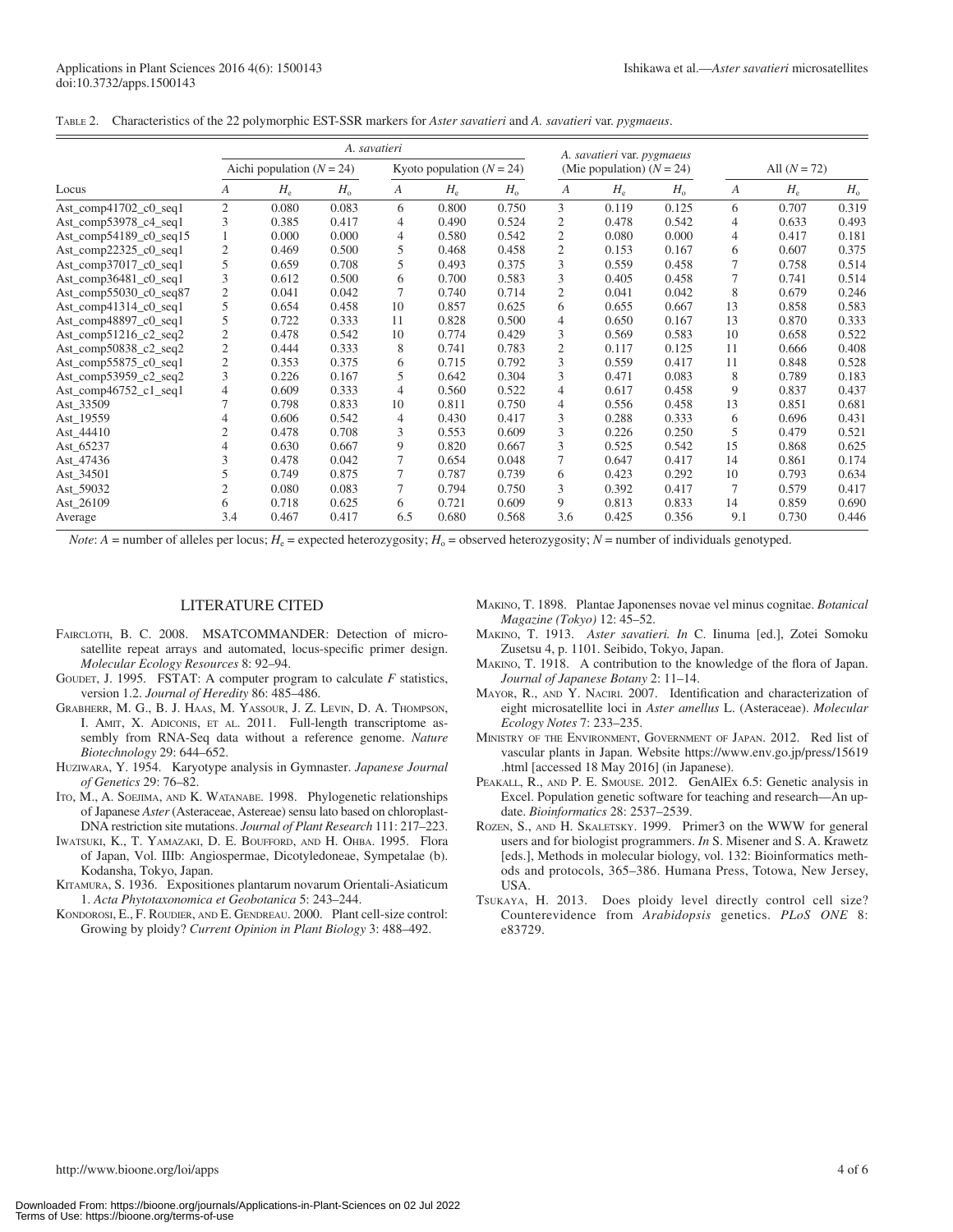| $+ + 8$<br>$\qquad \qquad +$<br>$^{+}$<br>$^{+}$<br>$+$<br>$+$<br>$+$<br>$^{+}$<br>$^{+}$<br>$^{+}$<br>$^{+}$<br>$^{+}$<br>$^{+}$<br>$^{+}$<br>$^{+}$<br>S<br>$^+$<br>$+$<br>$^{+}$<br>$\qquad \qquad +$<br>$^+$<br>$\overline{21}$<br>$+$ +<br>$+$<br>$^{+}$<br>$\qquad \qquad +$<br>$\qquad \qquad +$<br>$^{+}$<br>$\! + \!\!\!\!$<br>$+ + 9 +$<br>$+ + 2 + 22 + + + + +$<br>g<br>g<br>$+$ $\frac{6}{5}$<br>$\overline{+}$<br>$+$<br>$\, +$<br>$2 + + + 22 + 12 + + 2$<br>$\qquad \qquad +$<br>$\overline{17}$<br>$^{+}$<br>$+Q$<br>$\frac{C}{Z}$<br>20<br>$\ddot{}$<br>$+$<br>$^+$<br>$  + +$<br>$\, +$<br>$\! + \!\!\!\!$<br>$^{+}$<br>$+$ +<br>$+$<br>$+$<br>g<br>$+ 22 +$<br>19<br>$^+$<br>$  + +$<br>$+ +$<br>$^{+}$<br>$\,$ +<br>$\,$ + $\,$<br>$\qquad \qquad +$<br>$^{+}$<br>$+$<br>$+   Q + + + +   Q + +   Q +   + Q Q +   +$<br>$\frac{15}{2}$<br>$\ddot{\phantom{1}}$<br>1 + 1 2 1 1 + 2 + + 2 2 + 2 2 2<br>S<br>$\overline{14}$<br>$+$ +<br>$+$<br>$+2$ + + + 2 + + 2      <br>$+Q$<br>$\ddot{}$<br>$+ \frac{\infty}{2}$<br>$^{+}$<br>No. of successfully amplified<br>Ast_comp55030_c0_seq87<br>Ast_comp50838_c2_seq2<br>Ast_comp53959_c2_seq2<br>Ast_comp41314_c0_seq1<br>Ast_comp51216_c2_seq2<br>Ast_comp55875_c0_seq1<br>Ast_comp46752_c1_seq1<br>Ast_comp41702_c0_seq1<br>Ast_comp36481_c0_seq1<br>Ast_comp48897_c0_seq1<br>Ast_44410<br>Ast_33509<br>Ast_19559<br>Ast_47436<br>Ast_26109<br>Ast_59032<br>Ast_65237<br>Ast_34501 | $\overline{\log}$ | = monomorphic (only one allele was detected); +<br>aIndividuals originated from more than one population.<br>$Note:$ $-$ |  |
|-------------------------------------------------------------------------------------------------------------------------------------------------------------------------------------------------------------------------------------------------------------------------------------------------------------------------------------------------------------------------------------------------------------------------------------------------------------------------------------------------------------------------------------------------------------------------------------------------------------------------------------------------------------------------------------------------------------------------------------------------------------------------------------------------------------------------------------------------------------------------------------------------------------------------------------------------------------------------------------------------------------------------------------------------------------------------------------------------------------------------------------------------------------------------------------------------------------------------------------------------------------------------------------------------------------------------------------------------------------------------------------------------------------------------------------------------------|-------------------|--------------------------------------------------------------------------------------------------------------------------|--|
| Ast_comp53978_c4_seq1<br>Ast_comp54189_c0_seq15<br>Ast_comp22325_c0_seq1<br>Ast_comp37017_c0_seq1                                                                                                                                                                                                                                                                                                                                                                                                                                                                                                                                                                                                                                                                                                                                                                                                                                                                                                                                                                                                                                                                                                                                                                                                                                                                                                                                                     |                   |                                                                                                                          |  |
|                                                                                                                                                                                                                                                                                                                                                                                                                                                                                                                                                                                                                                                                                                                                                                                                                                                                                                                                                                                                                                                                                                                                                                                                                                                                                                                                                                                                                                                       |                   |                                                                                                                          |  |
|                                                                                                                                                                                                                                                                                                                                                                                                                                                                                                                                                                                                                                                                                                                                                                                                                                                                                                                                                                                                                                                                                                                                                                                                                                                                                                                                                                                                                                                       |                   |                                                                                                                          |  |
|                                                                                                                                                                                                                                                                                                                                                                                                                                                                                                                                                                                                                                                                                                                                                                                                                                                                                                                                                                                                                                                                                                                                                                                                                                                                                                                                                                                                                                                       |                   |                                                                                                                          |  |
|                                                                                                                                                                                                                                                                                                                                                                                                                                                                                                                                                                                                                                                                                                                                                                                                                                                                                                                                                                                                                                                                                                                                                                                                                                                                                                                                                                                                                                                       |                   |                                                                                                                          |  |
|                                                                                                                                                                                                                                                                                                                                                                                                                                                                                                                                                                                                                                                                                                                                                                                                                                                                                                                                                                                                                                                                                                                                                                                                                                                                                                                                                                                                                                                       |                   |                                                                                                                          |  |
|                                                                                                                                                                                                                                                                                                                                                                                                                                                                                                                                                                                                                                                                                                                                                                                                                                                                                                                                                                                                                                                                                                                                                                                                                                                                                                                                                                                                                                                       |                   |                                                                                                                          |  |
|                                                                                                                                                                                                                                                                                                                                                                                                                                                                                                                                                                                                                                                                                                                                                                                                                                                                                                                                                                                                                                                                                                                                                                                                                                                                                                                                                                                                                                                       |                   |                                                                                                                          |  |
|                                                                                                                                                                                                                                                                                                                                                                                                                                                                                                                                                                                                                                                                                                                                                                                                                                                                                                                                                                                                                                                                                                                                                                                                                                                                                                                                                                                                                                                       |                   |                                                                                                                          |  |
|                                                                                                                                                                                                                                                                                                                                                                                                                                                                                                                                                                                                                                                                                                                                                                                                                                                                                                                                                                                                                                                                                                                                                                                                                                                                                                                                                                                                                                                       |                   |                                                                                                                          |  |
|                                                                                                                                                                                                                                                                                                                                                                                                                                                                                                                                                                                                                                                                                                                                                                                                                                                                                                                                                                                                                                                                                                                                                                                                                                                                                                                                                                                                                                                       |                   |                                                                                                                          |  |
|                                                                                                                                                                                                                                                                                                                                                                                                                                                                                                                                                                                                                                                                                                                                                                                                                                                                                                                                                                                                                                                                                                                                                                                                                                                                                                                                                                                                                                                       |                   |                                                                                                                          |  |
|                                                                                                                                                                                                                                                                                                                                                                                                                                                                                                                                                                                                                                                                                                                                                                                                                                                                                                                                                                                                                                                                                                                                                                                                                                                                                                                                                                                                                                                       |                   |                                                                                                                          |  |
|                                                                                                                                                                                                                                                                                                                                                                                                                                                                                                                                                                                                                                                                                                                                                                                                                                                                                                                                                                                                                                                                                                                                                                                                                                                                                                                                                                                                                                                       |                   |                                                                                                                          |  |
|                                                                                                                                                                                                                                                                                                                                                                                                                                                                                                                                                                                                                                                                                                                                                                                                                                                                                                                                                                                                                                                                                                                                                                                                                                                                                                                                                                                                                                                       |                   |                                                                                                                          |  |
|                                                                                                                                                                                                                                                                                                                                                                                                                                                                                                                                                                                                                                                                                                                                                                                                                                                                                                                                                                                                                                                                                                                                                                                                                                                                                                                                                                                                                                                       |                   |                                                                                                                          |  |
|                                                                                                                                                                                                                                                                                                                                                                                                                                                                                                                                                                                                                                                                                                                                                                                                                                                                                                                                                                                                                                                                                                                                                                                                                                                                                                                                                                                                                                                       |                   |                                                                                                                          |  |
|                                                                                                                                                                                                                                                                                                                                                                                                                                                                                                                                                                                                                                                                                                                                                                                                                                                                                                                                                                                                                                                                                                                                                                                                                                                                                                                                                                                                                                                       |                   |                                                                                                                          |  |
|                                                                                                                                                                                                                                                                                                                                                                                                                                                                                                                                                                                                                                                                                                                                                                                                                                                                                                                                                                                                                                                                                                                                                                                                                                                                                                                                                                                                                                                       |                   |                                                                                                                          |  |
|                                                                                                                                                                                                                                                                                                                                                                                                                                                                                                                                                                                                                                                                                                                                                                                                                                                                                                                                                                                                                                                                                                                                                                                                                                                                                                                                                                                                                                                       |                   |                                                                                                                          |  |
|                                                                                                                                                                                                                                                                                                                                                                                                                                                                                                                                                                                                                                                                                                                                                                                                                                                                                                                                                                                                                                                                                                                                                                                                                                                                                                                                                                                                                                                       |                   |                                                                                                                          |  |
| = polymorphic (more than one allele was detected); NG = no signal or nonspecific amplification was detected in PCR amplification.                                                                                                                                                                                                                                                                                                                                                                                                                                                                                                                                                                                                                                                                                                                                                                                                                                                                                                                                                                                                                                                                                                                                                                                                                                                                                                                     |                   |                                                                                                                          |  |
| <sup>b</sup> Individuals originated from a single population.                                                                                                                                                                                                                                                                                                                                                                                                                                                                                                                                                                                                                                                                                                                                                                                                                                                                                                                                                                                                                                                                                                                                                                                                                                                                                                                                                                                         |                   |                                                                                                                          |  |
|                                                                                                                                                                                                                                                                                                                                                                                                                                                                                                                                                                                                                                                                                                                                                                                                                                                                                                                                                                                                                                                                                                                                                                                                                                                                                                                                                                                                                                                       |                   | <sup>d</sup> Samples used for initial PCR amplification trials.<br><sup>c</sup> Putative tetraploid.                     |  |